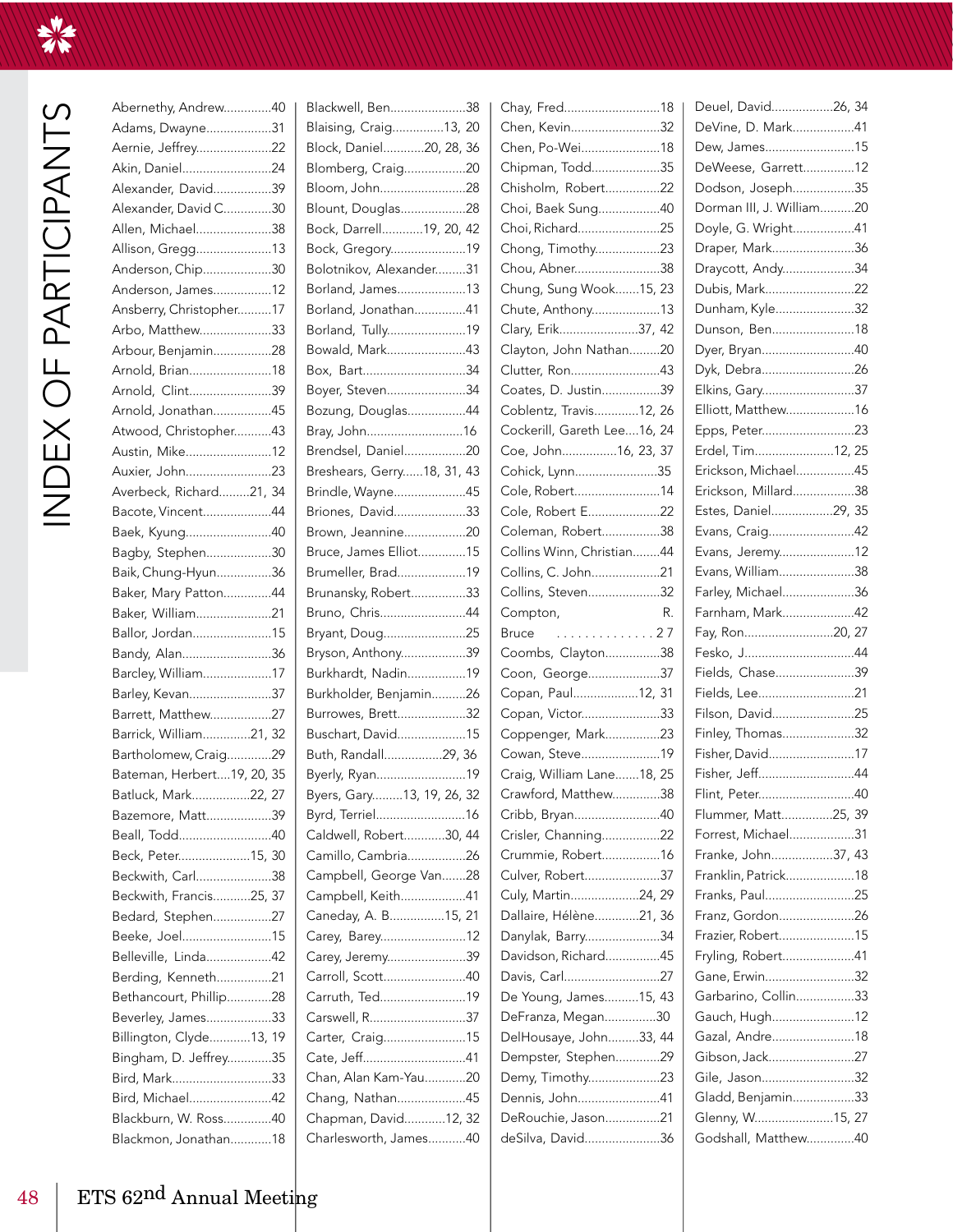

| Gohl, Justin17            |
|---------------------------|
| Gombis, Timothy21         |
| Gomes, Alan36             |
| Gonzales Jr., Robert17    |
| Grabill, Stephen14        |
| Green, Bradley23          |
| Greggo, Stephen17, 30     |
| Grisanti, Michael22, 29   |
| Grudem, Wayne27           |
| Guest, Steven40           |
| Gundry, Stan41            |
| Gupta, Nijay43            |
| Gushee, David23           |
| Haas, Guenther ("Gene")14 |
| Habermas, Gary18          |
| Haddad, M31               |
|                           |
| Hafemann, Scott21         |
| Hagen, Paul27             |
| Hahn, YouLim27            |
| Hall, David18             |
| Hallam, Steven41          |
| Ham, T. C32               |
| Hamilton, James23, 43     |
| Hammett, John17           |
| Harmon, Matthew15         |
| Harper, George37          |
| Harris, Greg32            |
| Harris, Leon24            |
| Harsch, Lloyd36           |
| Hartog, Paul15, 35        |
| Harwood, Adam38           |
| Hassler, Andrew24         |
| Haykin, Michael15         |
|                           |
| Hays, Danny29             |
| Heimbach, Daniel23        |
| Heiser, Michael14, 40     |
| Helseth, Paul37           |
| Heslep, Christopher17     |
| Hess, Richard21           |
| Hexham, Irving24          |
| Hickok, Joshua39          |
| Higginbotham, Lance32     |
| Hilber, John14            |
| Hildebrandt, Ted34        |
| Hill, Charles35           |
| Himes, Paul41             |
| Hofecker, Terry26         |
| Hollinger, Dennis37       |
| Honeycutt, Willie33       |
| Hood, Jason29             |
| Horner, David33           |
| Horton, Michael16, 22     |
|                           |

| House, Paul18, 38                             |       |
|-----------------------------------------------|-------|
| Howard, David29                               |       |
| Howard, Evan23                                |       |
| Hoyt, JoAnna26                                |       |
| Hubbard, Moyer44                              |       |
| Hubing, Jeff22                                |       |
| Huggins,                                      | Jona- |
| . 45<br>than                                  |       |
| Huggins, Ronald42                             |       |
| Hultberg, Alan13                              |       |
| Hunt, Laura31                                 |       |
| Hunter, W. Bingham37                          |       |
| Irons, Lee44                                  |       |
| Jackson, Ellen21, 36                          |       |
| James, Steven40                               |       |
| Janosik, Daniel24                             |       |
| Jero, Christopher40                           |       |
| Jeroncic, Ante31                              |       |
| Johnson, Adam28                               |       |
| Johnson, Alan41                               |       |
| Johnson, Daniel19                             |       |
| Johnson, Eric18                               |       |
| Johnson, John17                               |       |
| Johnson, Keith14                              |       |
|                                               |       |
| Johnson, Ronn14<br>Johnston, Gordon19, 20, 26 |       |
|                                               |       |
| Joiner, James25                               |       |
| Jones, Brandon41                              |       |
| Jones, Timothy31                              |       |
| Jowers, Dennis23                              |       |
| Juncker, Gunther33                            |       |
| Jung, Jin-Myung14                             |       |
| Kaiser Jr., Walter35, 42                      |       |
| Kaminski, Carol17                             |       |
| Kang, S. Steve30                              |       |
| Kapic, Kelly43                                |       |
| Kashow, Robert32                              |       |
| Kauk, Myron41                                 |       |
| Keener, Craig20, 42                           |       |
| Keener, Hubert14, 22                          |       |
| Keiser, Thomas29                              |       |
| Kelly, Brent33                                |       |
| Key, Scott25                                  |       |
| Keylock, Leslie42                             |       |
| Kidd, Reggie36                                |       |
| Kilner, John37                                |       |
| Kim, Jinkyu24                                 |       |
| Kim, Sang-Hoon44                              |       |
| Kissling, Paul14, 21                          |       |
| Klauber, Martin24                             |       |
| Klem, John29                                  |       |
| Kofoed, Jens29                                |       |

| Korner, Ralph20, 41             |
|---------------------------------|
| Kostenberger, Andreas20, 35, 38 |
| Kraybill, J. Nelson36           |
| Kreider, Glenn16                |
| Kruger, Michael35               |
| Kuruvilla, Abraham40            |
| Kynes, Will32                   |
| Laansma, Jon43                  |
| Ladewig, Stratton13             |
| Laing, John42                   |
| Laing, Stefana28                |
| Lane, Daniel20                  |
| Langer, Richard37               |
| Langford, Justin27              |
| Langley, Will12, 39             |
| Larkin, William29               |
|                                 |
| Larmer, Robert25                |
| Larsen, Samuel24                |
| Lawson, Kevin28                 |
| Lee, Jason13                    |
| Leisz, Timothy12, 19            |
| Leithart, Peter36               |
| Leonard, David12                |
| Leverett, Gaylen24              |
| Licona, Mike25                  |
| Lim, Dokyun (David)27           |
| Lim, Timothy29                  |
| Lin, Rong-Hua32                 |
| Lints, Richard43                |
| Litfin, Bryan23                 |
| Long, Craig41                   |
| Long, V. Philips21, 29          |
| Longman III, Tremper34          |
| Lowe, Bruce21                   |
| Loyd, Melinda13                 |
|                                 |
| Lubeck, Ray14                   |
| Lueck, Phil43                   |
| Lunde, Jonathan20               |
| Lyons, Victor28                 |
| Lyu, Sun Myung34                |
| MacDonald, Caleb19              |
| MacGregor, Kirk18               |
| MacKenzie, Cameron44            |
| MacLeod, A. Donald30            |
| Maddock, Ian45                  |
| Madueme, Michelle32             |
| Magary, Dennis34                |
| Malloy, Gregory19               |
| Malone, Josh30                  |
| Mangum, R. Todd43               |
| Manor, Timothy Scott28          |
| Marko, Jonathan38               |

| Marlowe, Creighton20              |
|-----------------------------------|
| Marshall, I. Howard41             |
| Martin, Edward19, 26              |
| Master, Jonathan31                |
| Maston, Jason17                   |
| Matheson, Jonathan12              |
| Mathews, Alice41                  |
| Mathews, Joshua14                 |
| Mattox, Mickey43                  |
| Mauser, Bernard39                 |
| Maxwell, Kathy27                  |
| McAlhaney, Timothy45              |
| McCabe, Robert22                  |
| McCall, Thomas16                  |
| McCarthy, Daryl16, 23, 28         |
| McFadden, Kevin38                 |
| McGarry, Joe24                    |
| McGuire, Michael16                |
|                                   |
| McKenzie, Tracy26                 |
| McMartin, Jason28                 |
| Medina, G. Vincent40              |
| Meek, Esther L39                  |
| Meek, James31                     |
| Meek, Micah31                     |
| Mellon, Brad37                    |
| Menuge, Angus12                   |
| Merchant, Sanjay19                |
| Merkle, Benjamin27                |
| Merrill, Eugene18, 38             |
| Messenger, William14              |
| Meyer, Jason44                    |
| Mickahail, Adeeb13                |
| Mihut, Cristian12                 |
| Miller, Reagan13                  |
| Milton, Michael25                 |
| Mitchell, Craig14                 |
| Mitchell, Eric26                  |
| Mohler, R. Albert43               |
| Montgomery, John24                |
| Moo, Douglas13                    |
| Mook, James17                     |
| Moore, Russell44                  |
| Moreland, J.P12                   |
| Morgan, Jonathan30                |
| Mosteller, Tim42                  |
| Mounce, William29                 |
| Naselli, Andrew13                 |
| Nixon, Lyn15                      |
|                                   |
|                                   |
| O'Day, Joseph24                   |
| O'Kelley, Aaron44                 |
| O'Neal, Bryan33<br>Oakes, Jason42 |

## INDEX OF PARTICIPANTS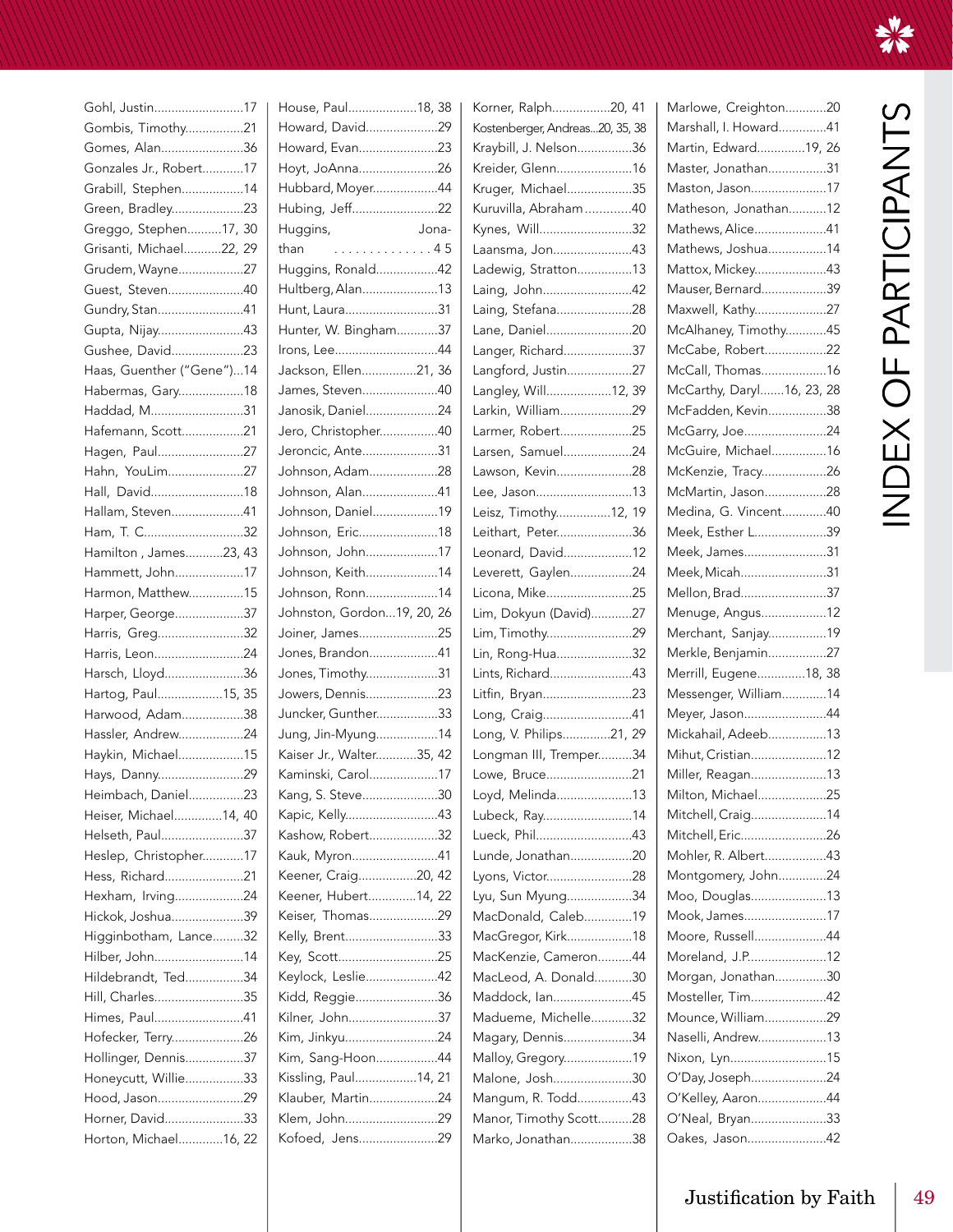| Oeste, Gordon32            | Rhee               |
|----------------------------|--------------------|
| Onwuchekwa, Chimdindu16    | Ribb               |
| Ortiz, Steven32            | Ricch              |
| Ortlund, Dane23, 38        | Richa              |
| Osborne, Grant36           | Richa              |
| Osborne, Kelly13           | Rine,              |
| Oster, Richard35           | Robe               |
| Oswalt, John42             | Robe               |
| Owens, Daniel20            | Rodr               |
| Padilla, Osvaldo22         | Rodr               |
| Pak, Joseph38              | Rollir             |
| Pang, Joice18              | Ronr               |
| Pang, Katherine21          | Ross               |
| Paolozzi, Bruce12          | Ross               |
| Pardue, Stephen43          | Ross               |
| Parnell, Jonathan15        | Rowe               |
| Patterson, Paige30         | Runc               |
| Pattison, Bonnie36         | Ruste              |
| Patton, Matthew41          | Ryke               |
| Pelser, Adam19             | Sabu               |
| Pendergraft, Garrett25, 39 | Sand               |
| Pennington, Kimberly17     | Sand               |
|                            | Sand               |
| Perrin, Nicholas42         |                    |
| Peterman, Gerald21         | Sapp               |
| Peters, Greg29             | Sauc               |
| Peterson, Brian40          | Scha               |
| Peterson, Robert34         | Sche               |
| Peterson, Ryan34           | Schm               |
| Petrovich, Douglas 13      | Schn               |
| Petter, Thomas17           | Schn               |
| Pfandl, Gerhard31          | Scho               |
| Phillips, Benjamin14       | Schre              |
| Pierard, Richard28, 36     | Schu               |
| Piotrowski, Nicholas27     | Schu               |
| Plaisted, Dennis25         | Schw               |
| Plantinga, Alvin31         | Schw               |
| Plummer, Robert22          | Schw               |
| Poe, Harry15               | Seen               |
| Poore, Gregory39           | Seifri             |
| Porter, Stanley20, 29, 35  | Seve               |
| Porter, Steve23, 37        | Sexto              |
| Postell, Seth43            | Shac               |
| Price, Randall19           | Sheh               |
| Price, Rob14               | Shell              |
| Price, Timothy45           | Shelt              |
| Provenzola, Thomas19, 25   | Sheri              |
| Rah, Soong-Chan30, 44      | Sheri              |
| Rainbow, Paul31            | Shet               |
| Rankin, Jeffrey40          | Sidna              |
| Rapske, Brian Mark22, 35   | Sinis <sub>'</sub> |
| Ray, Paul32                | Skoli              |
| Reasoner, Victor16         | Sloar              |
| Reed, David Alan15, 39     | Smitl              |

| hee, Victor23                 |
|-------------------------------|
| ibbens, Benjamin44            |
| icchuiti, Tim26               |
| ichards, Randy35              |
| ichardson, Kurt Anders43      |
| ine, C. Rebecca15, 24         |
| oberts, Kyle44                |
| oberts, R. Philip24           |
| odriguez, Angel25             |
| odriquez, Seth12              |
| ollins, Joshua39              |
| onning, John17                |
| oss, Allen35                  |
| oss, H Chris18                |
| oss, Jillian22                |
| owe, Eric13                   |
| unge, Steven13                |
| usten, E. Michael41           |
| yken, Leland29                |
| abuin, Richard32              |
| anders, Carl13                |
| anders, Fred34                |
| andy, D. Brent37              |
| appington, Thomas33           |
| aucy, Robert28                |
| chafer, A. Rahal40            |
| chenk, David44                |
|                               |
| chmutzer, Andrew14, 35        |
| chnabel, Eckhard22            |
| chnittjer, Gary29             |
| chon, Rod13                   |
| chreiner, Tom5, 25, 39        |
| chultz, Brian21, 36           |
| chultz, Richard42             |
|                               |
| chwanda, Tom23                |
| chwandt, John21               |
| chwartz, Joel12, 26           |
| eeman, Brad26                 |
| eifrid, Mark21, 42            |
| everin, Martin19              |
| exton, Jason14                |
| hackelford, David22           |
| hehadeh, Imad24               |
| hellrude, Glen42              |
| helton, W. Brian23, 30        |
| herman, Steven43              |
| herrod, Andy28                |
| hetter, Tony26                |
| idnam, Dave26                 |
| iniscalchi, Glenn12, 19       |
| kolits, Wes19                 |
| loan, David22<br>mith, A. J15 |

| Smith, Barry34            |
|---------------------------|
| Smith, Gary29, 42         |
| Smith, Jay29              |
| Smith, Lester16           |
| Smith, Murray22           |
| Smith, Scott18            |
| Smither, Edward16         |
| Solganick, Harvey42       |
| Sonju, David24            |
| Spencer, Aida30           |
| Spencer, James22          |
| Spencer, William30        |
| Spiegel, James19          |
| Sprinkle, Joe28           |
| Sprinkle, Preston20, 37   |
| Starling, David37         |
| Starner, Rob27            |
| Steele, Ed41              |
| Steele, Kathryn30         |
| Stetina, Karin34          |
| Stewart, Kenneth34        |
| Stewart, Robert25         |
| Stovell, Beth31           |
| Stovell, Jon17            |
| Strachan, Owen33          |
| Straub, Jeffrey13, 36, 37 |
| Strauss, Mark34           |
| Strawbridge, Gregg17      |
| Super, Joseph24           |
| Swain, Scott23            |
| Swanson, Dennis24         |
| Sweeney, James44          |
| Sytsma, Lee38             |
| Tabb, Brian33             |
| Tallman, Joseph16         |
| Tan, Randall27            |
| Taylor, Cory33            |
| Tennent, Timothy Craig16  |
| Thielman, Frank5, 31, 39  |
| Thomas, Robert38          |
| Thompson, Glen15          |
| Thornbury, Gregory27      |
| Timmer, Daniel23          |
| Todd, James20             |
| Tong, Tom12               |
| Tonstad, Sigve25          |
| Towner, Philip43          |
| Travers, Michael35        |
| Treier, Daniel43          |
| Trimm, Charlie20          |
| Trumper, Tim18            |
| Tsumura, David34          |
| Ukegbu, Onyemauche16      |

| Van Neste, Ray13, 33        |  |
|-----------------------------|--|
| Van Pelt, Miles21           |  |
| Vander Lugt, Wesley43       |  |
| Vanlaningham, Michael 21    |  |
| Verbrugge, Verlyn13, 22     |  |
| Visscher, Gerhard17         |  |
| Vogt, Peter14, 28, 36       |  |
| Wahlen, Clinton25           |  |
| Waltke, Bruce22, 35         |  |
|                             |  |
| Walton, John21, 34          |  |
| Walton, Jonathan14          |  |
| Walton, Woodrow30           |  |
| Ware, Bruce34               |  |
| Warren Jr., William26       |  |
| Waters, Larry27             |  |
| Weaver, Doug13              |  |
| Webb, Robert42              |  |
| Wegner, Paul42              |  |
| Weima, Jeffrey A22          |  |
| Welch, Edward16             |  |
| Welty, Greg19, 28           |  |
|                             |  |
| West, J. Ryan45             |  |
| Westfall, Cynthia31, 43     |  |
| White, Charles16            |  |
| White, Michael37            |  |
| Wilder, Terry35             |  |
| Wilkin, Bob18, 33           |  |
| Willenborg, Michael19, 39   |  |
| Williams, Donald12          |  |
| Willitts, Joel42            |  |
| Wills, Gregory30            |  |
| Wilson, Mark19, 36          |  |
| Wingard, John26             |  |
| Wittmer, Michael18          |  |
| Wong, Kevin26, 39           |  |
|                             |  |
| Wood, Bryant12, 32          |  |
| Worley, Taylor27            |  |
| Wright, Brian26             |  |
| Wright, N. T5, 38, 39       |  |
| Wyrtzen, David17            |  |
| Yamauchi, Edwin39           |  |
| Yarbrough, Robert16, 20, 43 |  |
| Yates, Gary26               |  |
| Yeats, John14               |  |
| Yeh, Allen16, 28            |  |
| Yoder, Timothy19            |  |
| Yoon, Joonho14              |  |
| Youngblood, Ronald26        |  |
|                             |  |
| Younger, K. Lawson21        |  |
| Yuille, Stephen15           |  |
| Zelyck, Lorne28, 33         |  |
| Zuber, Kevin17, 41          |  |
|                             |  |

ETS 62nd Annual Meeting